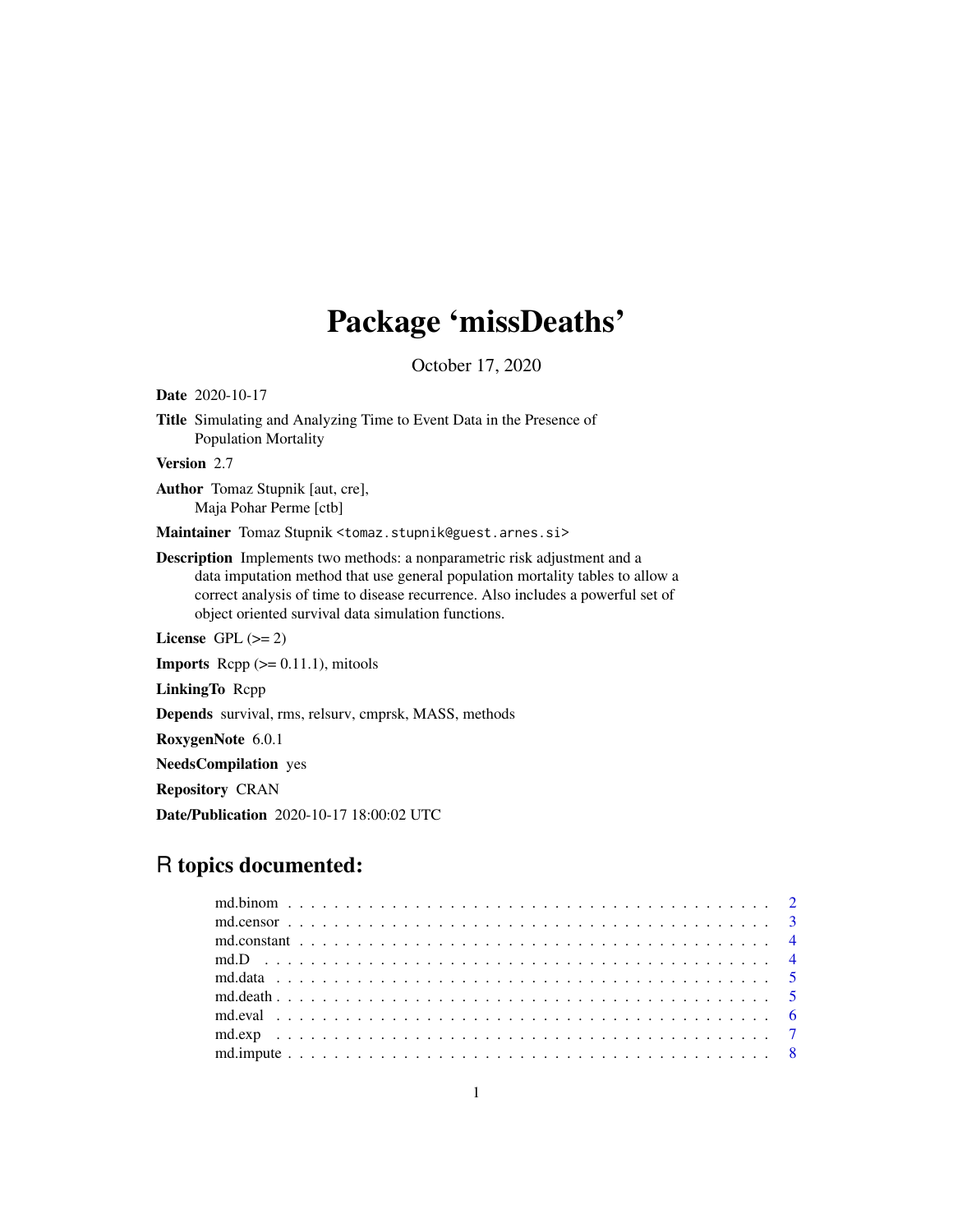#### <span id="page-1-0"></span>2 md.binom

| Index | 20 |
|-------|----|

<span id="page-1-1"></span>md.binom *md.binom*

# Description

Creates information of a Bernoulli distributed covariate with the specified probability. This function call must be added to the md. simparams object.

# Usage

md.binom(name,  $prob = 0.5$ )

# Arguments

| name | name of the covariate                        |
|------|----------------------------------------------|
| prob | probability of success (having a value of 1) |

# Examples

```
## Not run:
library(missDeaths)
```

```
sim = md.simparams() +md.binom("X", 0.25)
```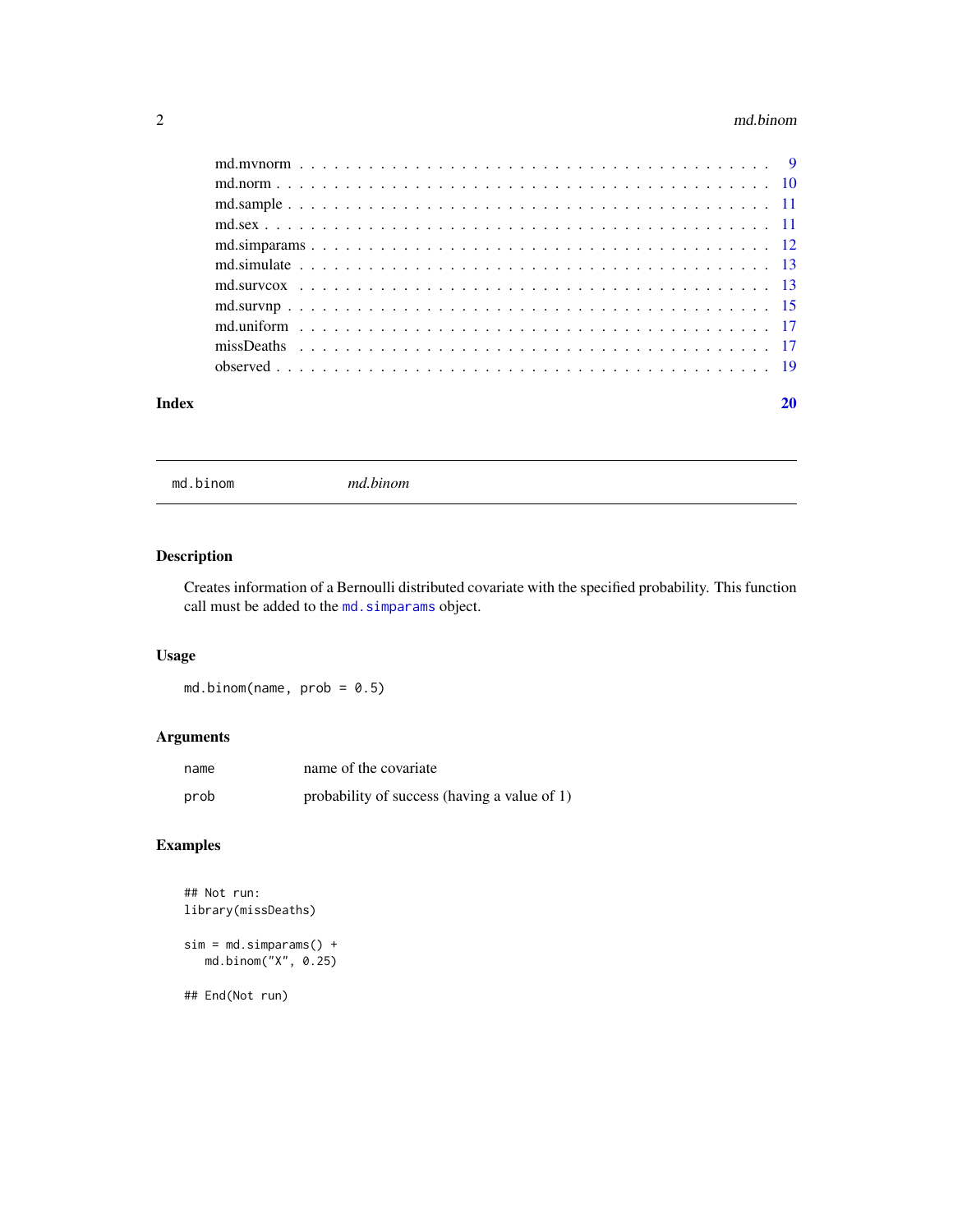<span id="page-2-0"></span>The md.censor function takes the data set simulated by the [md.simulate](#page-12-1) and transforms it into a right censored sample by adding two columns to the original data set:

- time specifies the time to event or censoring, whichever comes first, specified in days and

- status specifies the censoring indicator and equals 0 if the individual is censored or <>0 in case of event.

# Usage

md.censor(data, start, end, eventcolumns)

## Arguments

| data         | data. frame containig event times and covariates                                                              |
|--------------|---------------------------------------------------------------------------------------------------------------|
| start        | column name specifying start dates (left censoring)                                                           |
| end          | column name specifying end dates (right censoring)                                                            |
| eventcolumns | vector of column names specifying a single event time or multiple event times<br>(in case of competing risks) |

#### Value

data.frame containing original data and columns time, maxtime and status

# Examples

```
## Not run:
library(missDeaths)
sim = md.simparams() +md.sex("sex", 0.5) +
   md.uniform("birth", as.Date("1915-1-1"), as.Date("1930-1-1")) +
     md.uniform("start", as.Date("2000-1-1"), as.Date("2005-1-1")) +
       md.death("death", survexp.us, "sex", "birth", "start") +
         md.eval("age", "as.numeric(start - birth)/365.2425", 80, FALSE) +
            md.exp("event", "start", c("age", "sex"), c(0.1, 2), 0.05/365.2425)
data = md.simulate(sim, 1000)
complete = md.censor(data, "start", as.Date("2010-1-1"), c("event", "death"))
## End(Not run)
```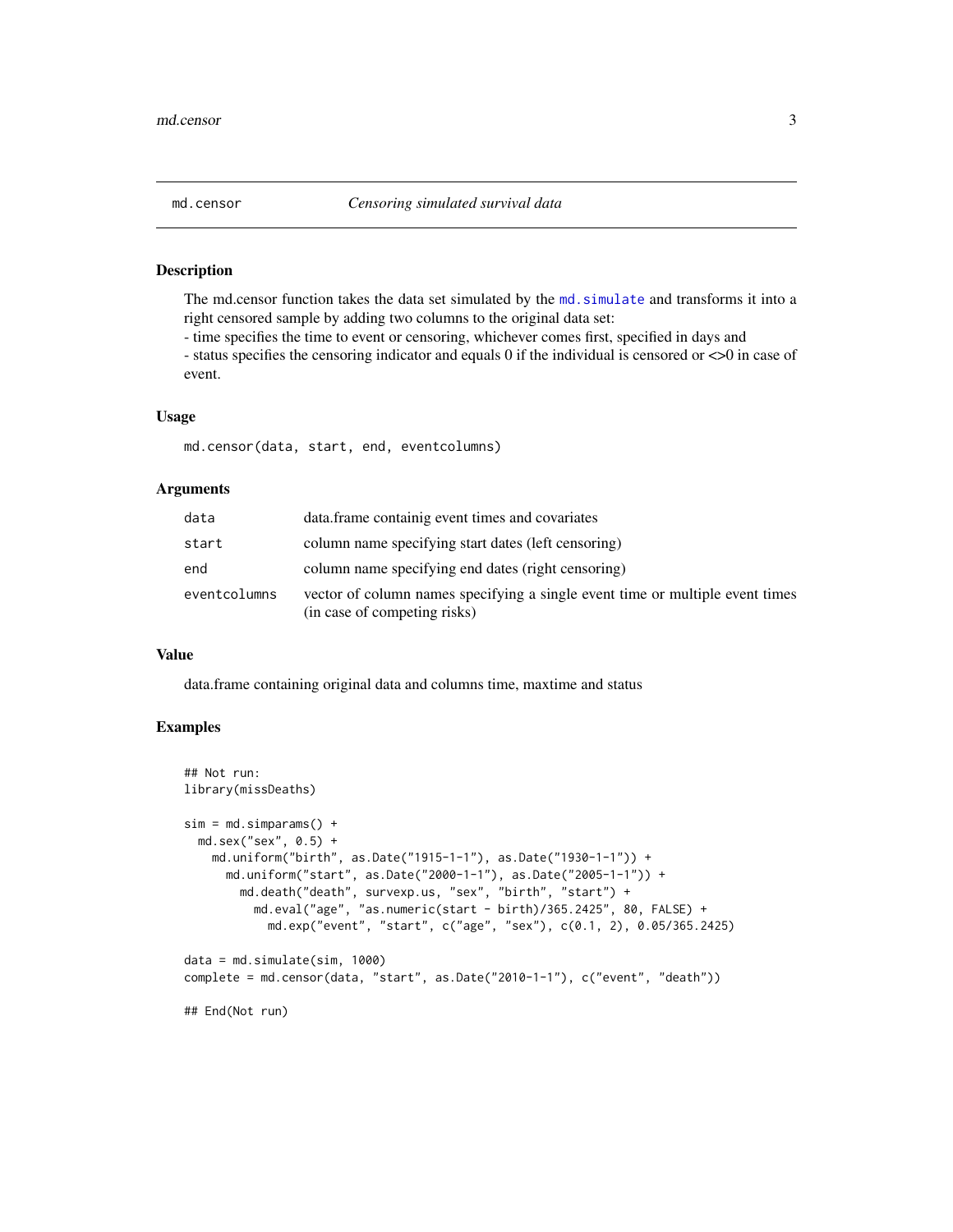<span id="page-3-2"></span><span id="page-3-0"></span>

Creates information of a covariate that contains a fixed value (either numeric or date). This function call must be added to the md. simparams object.

# Usage

```
md.constant(name, value)
```
## Arguments

| name  | name of the covariate  |
|-------|------------------------|
| value | value of the covariate |

#### Examples

```
## Not run:
library(missDeaths)
sim = md.simparams() +md.constant("start", as.Date("1990-1-1"))
## End(Not run)
```
<span id="page-3-1"></span>md.D *Prepare compatible demographic information*

# Description

Utility function that returns a data.frame containing basic demographic information compatible with the [md.survnp](#page-14-1), [md.survcox](#page-12-2) and [md.impute](#page-7-1) functions.

#### Usage

md.D(age, sex, year)

| age  | vector of patient ages specified as number of days or number of years.             |
|------|------------------------------------------------------------------------------------|
| sex  | vector containing 1 for males and 2 for females                                    |
| year | vector of years of entry into the study can either be supplied as vector of start  |
|      | dates or as vector of years specified in number of days from origin $(1-1-1970)$ . |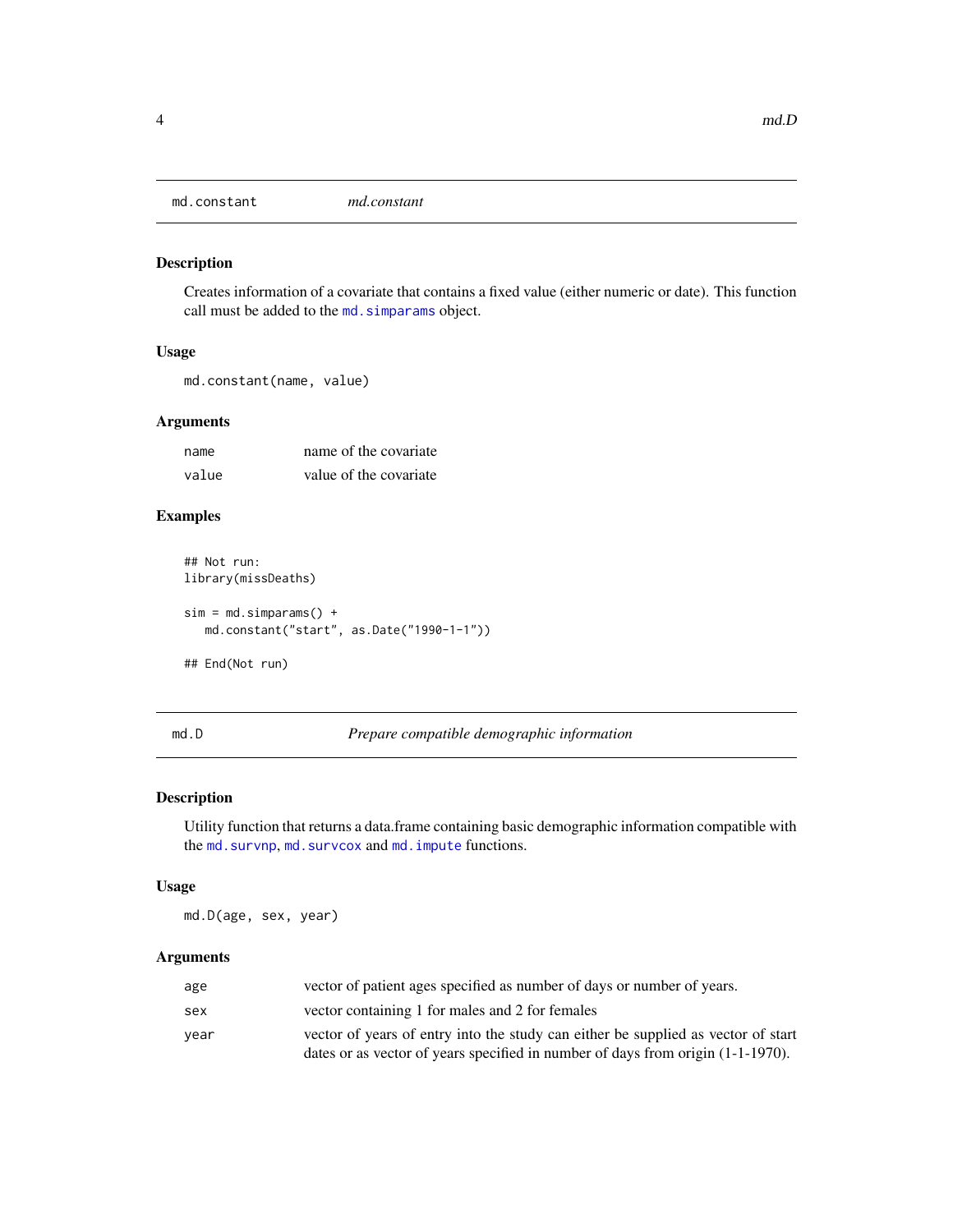#### <span id="page-4-0"></span>md.data 5

# See Also

[md.survcox](#page-12-2), [md.survnp](#page-14-1)

md.data *md.data*

# Description

Creates information of covariates that are copies of covariates from an existing data set. This function call must be added to the [md.simparams](#page-11-1) object.

#### Usage

md.data(data, randomsample = FALSE)

# Arguments

| data         | data.frame                                                                                          |
|--------------|-----------------------------------------------------------------------------------------------------|
| randomsample | controls whether the rows of the dataset are randomly sampled (with replace nt)<br>or simply copied |

# Examples

| $\#$ # Not run:<br>library(missDeaths)    |
|-------------------------------------------|
| $sim = md.simparams() +$<br>md.data(data) |
| ## End(Not run)                           |

<span id="page-4-1"></span>md.death *md.death*

# Description

Creates information of a time of death variable distributed according to the specified population mortality table and demographic information. This function call must be added to the md. simparams object.

#### Usage

```
md.death(name, poptable, sexcol, birthcol, startcol)
```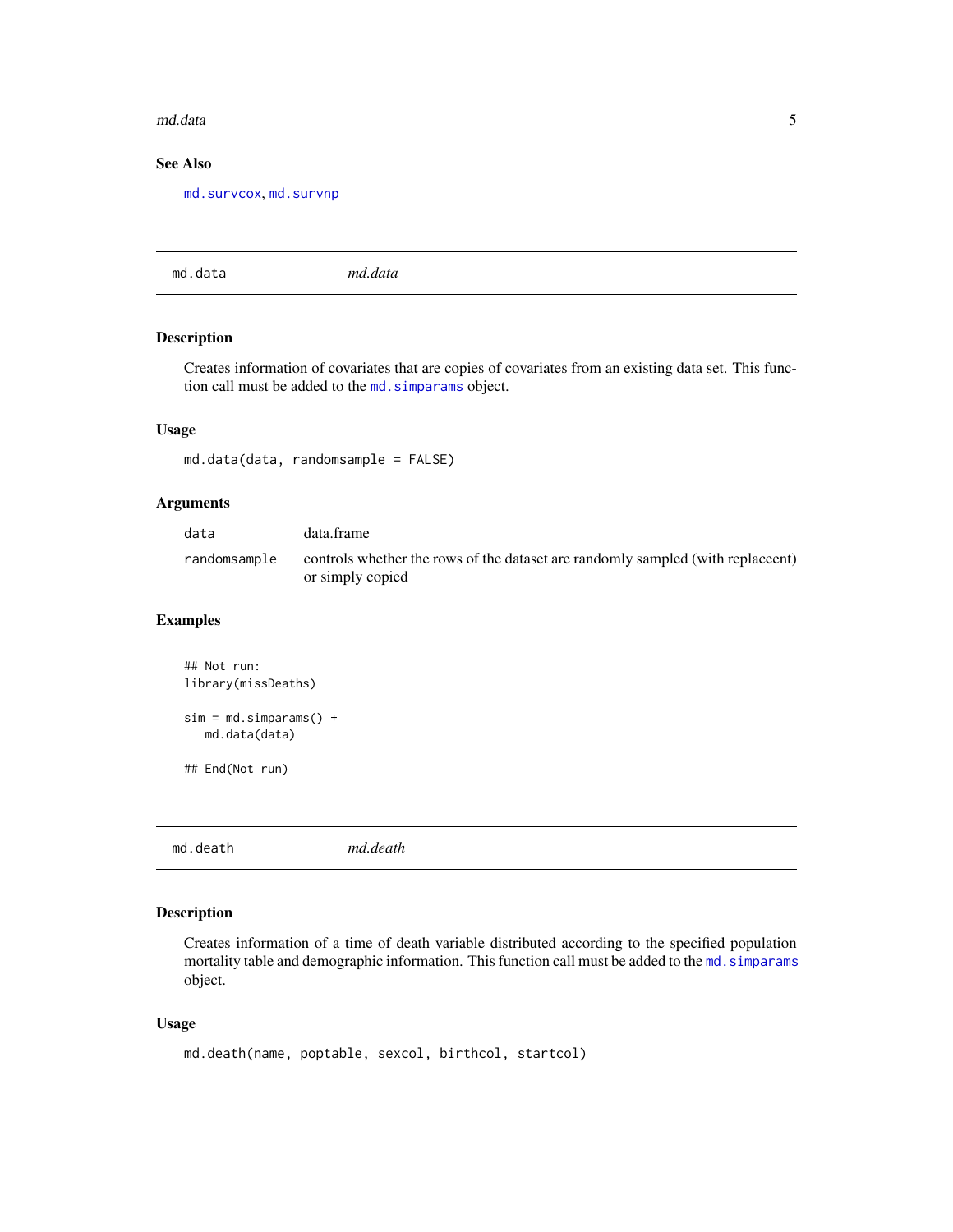# <span id="page-5-0"></span>Arguments

| name     | name of the column                                                                                |
|----------|---------------------------------------------------------------------------------------------------|
| poptable | population mortality table used to simulate times od death                                        |
| sexcol   | name of the column (covariate) specifying birth date                                              |
| birthcol | name of the column (covariate) specifying birth date                                              |
| startcol | name of the column (covariate) specifying the start date from which to calculate<br>time of death |

# Examples

```
## Not run:
library(missDeaths)
sim = md.simparams() +
  md.sex("sex", 0.5) +
    md.uniform("birth", as.Date("1930-1-1"), as.Date("1970-1-1")) +
      md.uniform("start", as.Date("2005-1-1"), as.Date("2010-1-1")) +
        md.death("death", survexp.us, "sex", "birth", "start")
```
## End(Not run)

| mc<br>$\sim$ | 12a<br>w |  |  |
|--------------|----------|--|--|
|              |          |  |  |

# Description

Creates information of a covariate that is calculated (from other covariates) by evaluating a specified formula. This function call must be added to the md. simparams object.

# Usage

```
md.eval(name, eval, center = Inf, invisible = FALSE)
```

| name      | name of the covariate                                                           |
|-----------|---------------------------------------------------------------------------------|
| eval      | string specifying the formula to calculate the covariate                        |
| center    | expected value of the calculated covariate                                      |
| invisible | specifies whether the calculated covariate is included in the simulated dataset |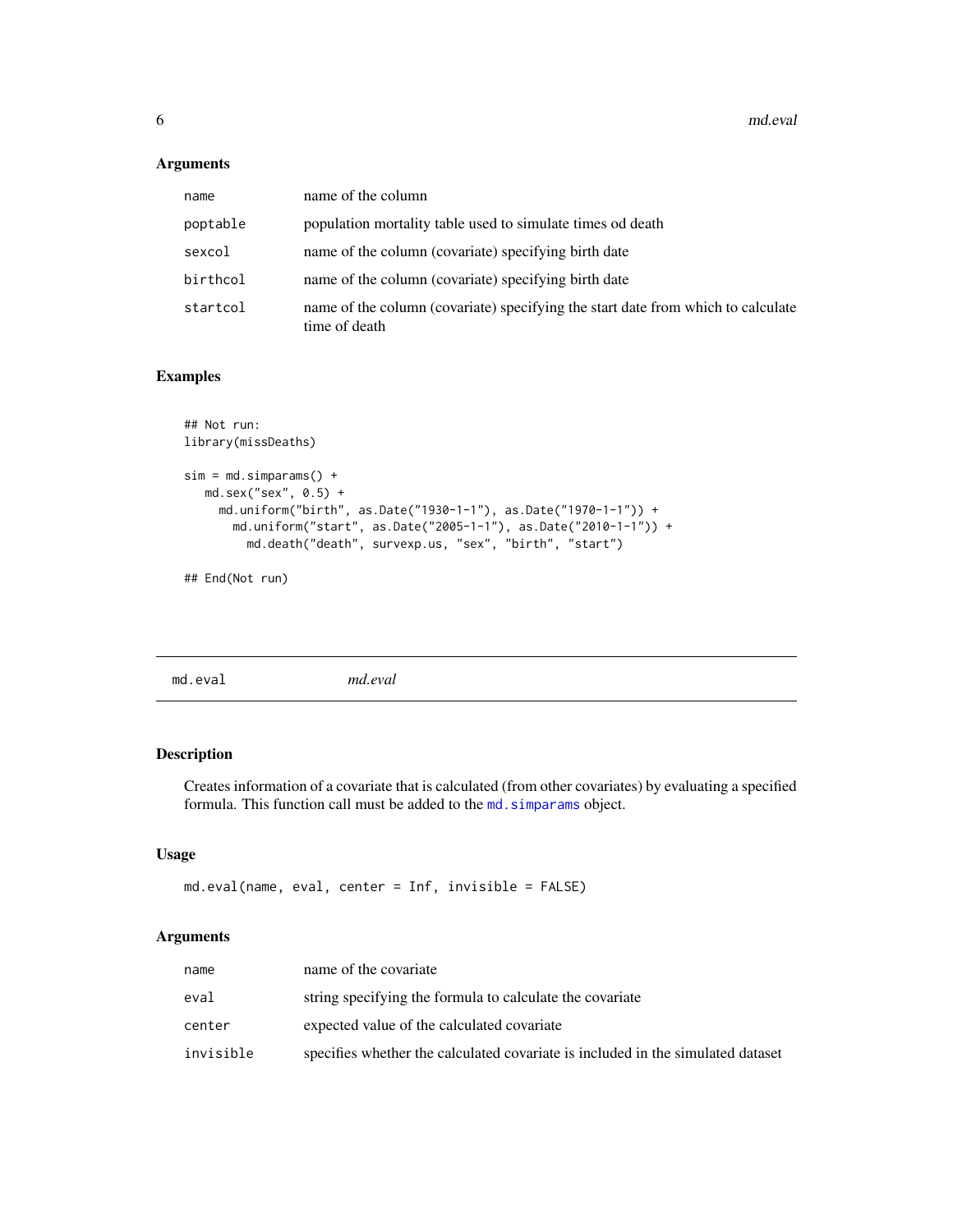#### <span id="page-6-0"></span>md.exp 7

# Examples

```
## Not run:
library(missDeaths)
sim = md.simparams() +md.uniform("birth", as.Date("1915-1-1"), as.Date("1930-1-1")) +
      md.uniform("start", as.Date("2000-1-1"), as.Date("2005-1-1")) +
          md.eval("age", "as.numeric(start - birth)/365.2425", 80, FALSE)
```
## End(Not run)

<span id="page-6-1"></span>md.exp *md.exp*

# Description

Creates information of an event time variable distributed according to the specified exponential distribution. This function call must be added to the md. simparams object.

# Usage

md.exp(name, startcol, covariates, betas, lambda)

# Arguments

| name       | name of the column                                                  |
|------------|---------------------------------------------------------------------|
| startcol   | column name specifying individual study start dates or a start date |
| covariates | names of covariate columns used                                     |
| betas      | betas for the corresponding covariate columns                       |
| lambda     | baseline lambda                                                     |

# Examples

```
## Not run:
library(missDeaths)
sim = md.simparams() +md.uniform("X1", 0.5) +
   md.norm("X2") +
      md.exp("event", as.Date("1915-1-1"), c("X1", "X2"), c(0.1, 0.2), 0.05/365.2425)
```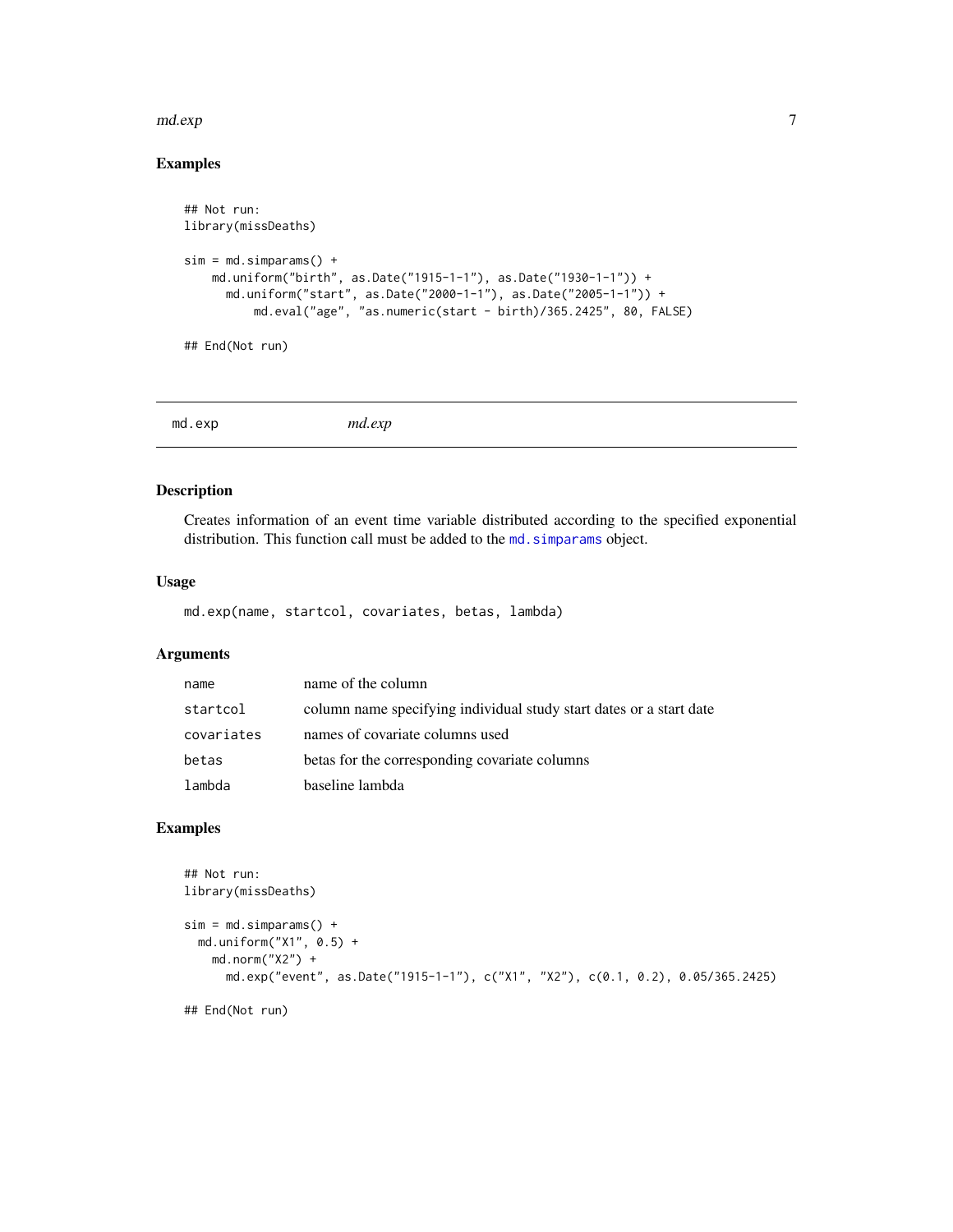<span id="page-7-1"></span><span id="page-7-0"></span>

An iterative approach is used in this method to estimate the conditional distribution required to correctly impute the times of deaths using population mortality tables.

Note, that simply imputing expected survival times may seem intuitive, but does not give unbiased estimates, since the right censored individuals are not a random subsample of the patients.

# Usage

md.impute(data, f, maxtime, D, ratetable, iterations = 4)

# Arguments

| data         | a data frame in which to interpret the variables named in the formula.                                                                                                           |
|--------------|----------------------------------------------------------------------------------------------------------------------------------------------------------------------------------|
| $\mathbf{f}$ | a formula object, with the response on the left of $a \sim$ operator, and the terms<br>on the right. The response must be a survival object as returned by the Surv<br>function. |
| maxtime      | maximum potential observation time (number of days).                                                                                                                             |
|              | where $status=0$ equals time.                                                                                                                                                    |
|              | where status=1 equals potential time of right censoring if no event would be<br>observed.                                                                                        |
| D            | demographic information compatible with md. survcox, md. impute and md. survnp,<br>see md.D.                                                                                     |
| ratetable    | a population mortality table, default is slopop                                                                                                                                  |
| iterations   | the number of iteration steps to be performed, default is 4                                                                                                                      |

# Value

an array of times with imputed times of death that can be used instead of the unavailable complete data set to get unbiased estimates, ie. in [coxph](#page-0-0).

# References

Stupnik T., Pohar Perme M. (2015) "Analysing disease recurrence with missing at risk information." Statistics in Medicine 35. p1130-43. [https://onlinelibrary.wiley.com/doi/abs/10.1002/](https://onlinelibrary.wiley.com/doi/abs/10.1002/sim.6766) [sim.6766](https://onlinelibrary.wiley.com/doi/abs/10.1002/sim.6766)

# See Also

[md.survcox](#page-12-2)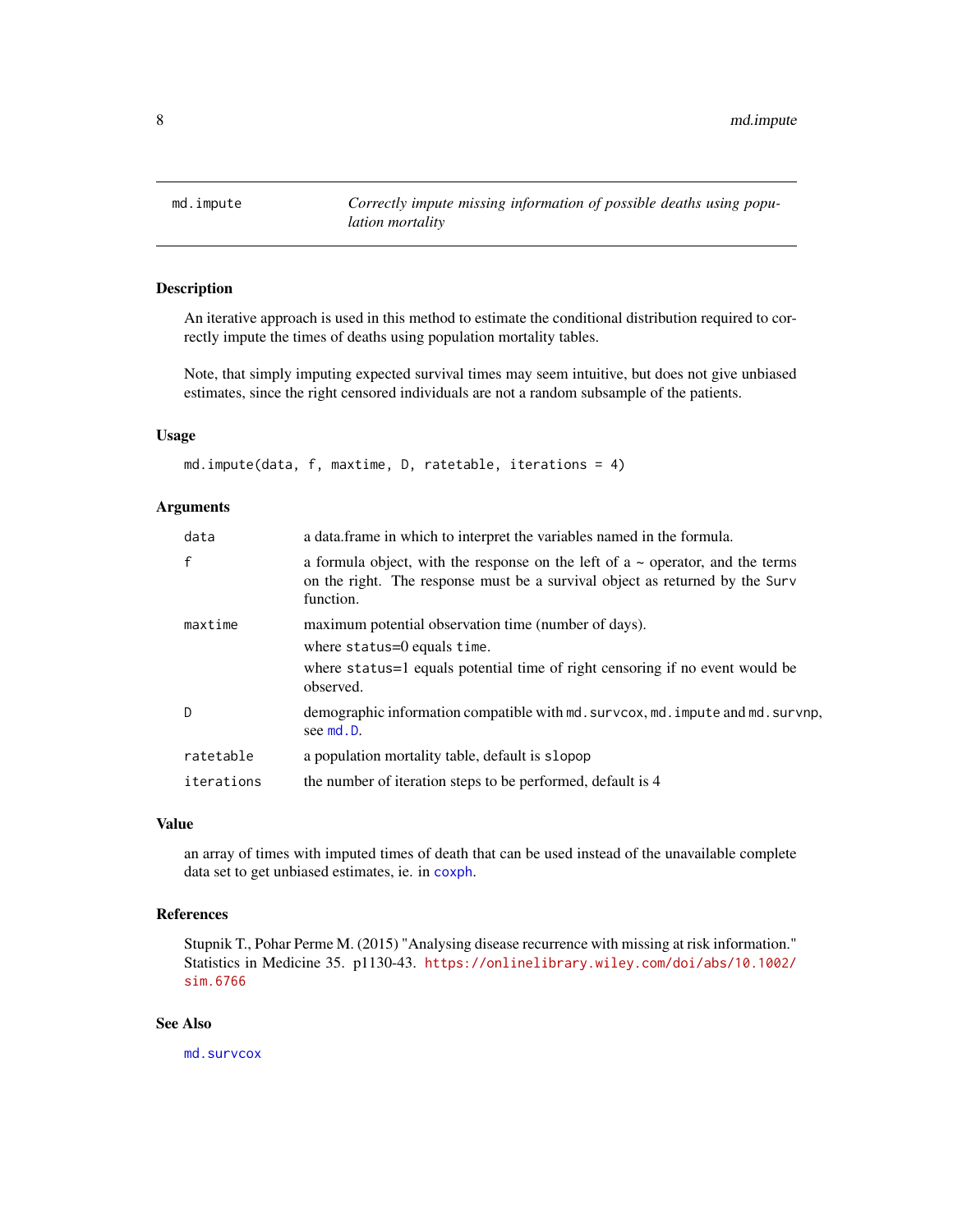#### <span id="page-8-0"></span>md.mvnorm 9

#### Examples

```
library(missDeaths)
data(slopop)
data(observed)
observed$time = observed$time*365.2425
D = md.D(age=observed$age*365.2425, sex=observed$sex, year=(observed$year - 1970)*365.2425)
newtimes = md.impute(observed, Surv(time, status) \sim age + sex + iq + elevation,
  observed$maxtime*365.2425, D, slopop, iterations=4)
#Cumulative incidence function
cif = survfit(Surv(observed$time, observed$status)~1)
cif$surv = 1 - cif$surv
cif$upper = 1 - cif$uppercif$lower = 1 - cif$lower
plot(cif)
#Net survival (NOTE: std error is slightly underestimated!)
surv.net = survfit(Surv(newtimes, observed$status)~1)
summary(surv.net, times=c(3,9)*365.2425)
plot(surv.net)
#Event free survival (NOTE: std error is slightly underestimated!)
surv.efs = survfit(Surv(newtimes, 1 * (observed$status | (newtimes != observed$time)))~1)
summary(surv.efs, times=c(3,9)*365.2425)
plot(surv.efs)
```
<span id="page-8-1"></span>md.mvnorm *md.mvnorm*

#### Description

Creates information of a vector of multi-normal covariates with the specified array of means and covariance matrix. This function call must be added to the [md.simparams](#page-11-1) object.

#### Usage

```
md.mvnorm(names, means = rep(\emptyset, length(names)), cov = diag(ncol(names)))
```

| names | vector of covariate names                         |
|-------|---------------------------------------------------|
| means | vector of means, default is rep(0, length(names)) |
| COV   | covariance matrix, default is diag(ncol(names))   |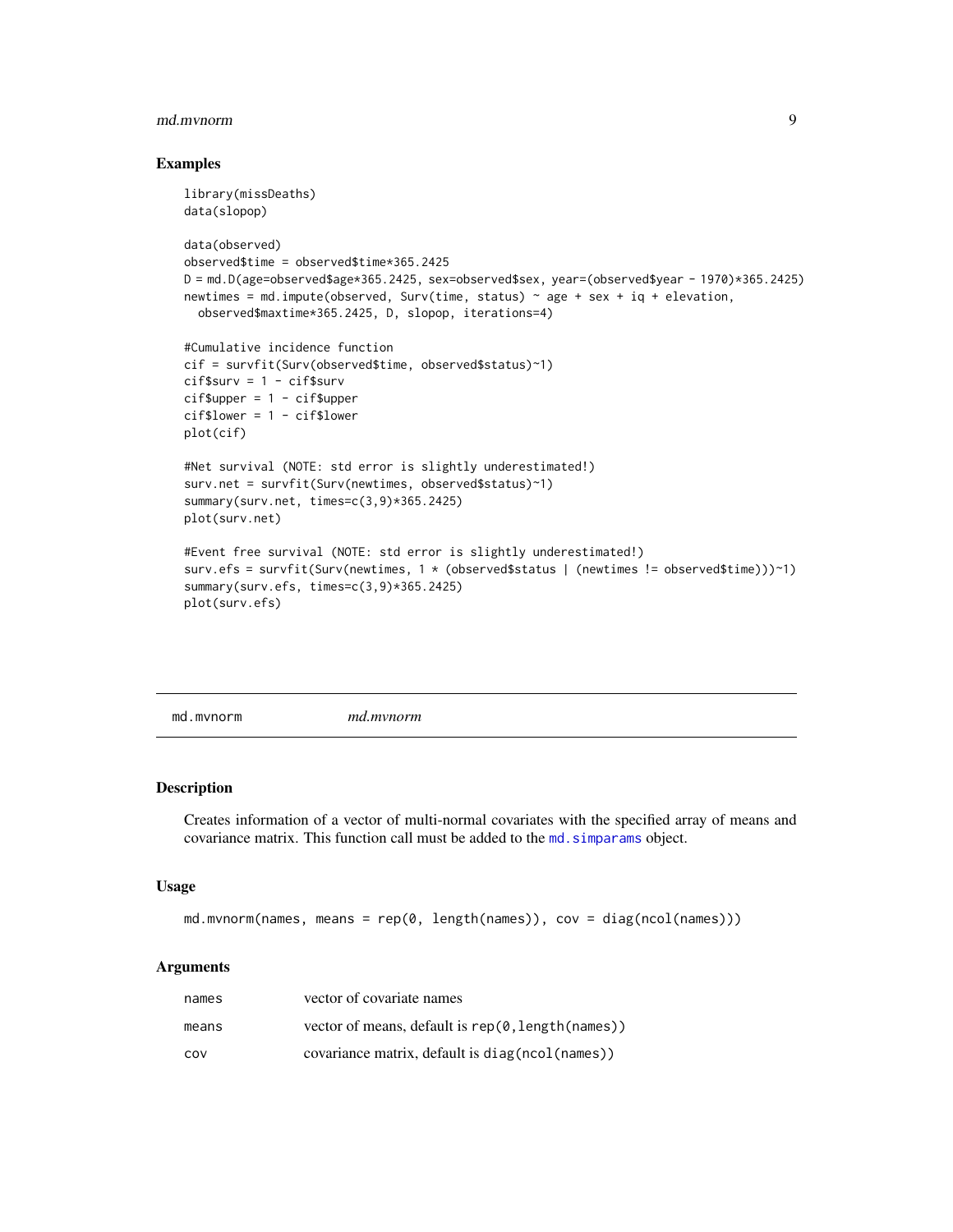#### 10 md.norm and the state of the state of the state of the state of the state of the state of the state of the state of the state of the state of the state of the state of the state of the state of the state of the state of

# Examples

```
## Not run:
library(missDeaths)
sim = md.simparams() +
  md.mvnorm(c("X1", "X2"), c(100, 0), matrix(c(225, 3, 2, 1), 2, 2))
## End(Not run)
```
<span id="page-9-1"></span>

# Description

Creates information of a normally distributed numeric covariate with the specified mean and standard deviation. This function call must be added to the md. simparams object.

# Usage

md.norm(name, mean =  $0$ , sd = 1)

# Arguments

| name     | name of the covariate       |
|----------|-----------------------------|
| mean, sd | mean and standard deviation |

# Examples

```
## Not run:
library(missDeaths)
sim = md.simparams() +md.norm("X", 0, 1)
## End(Not run)
```
<span id="page-9-0"></span>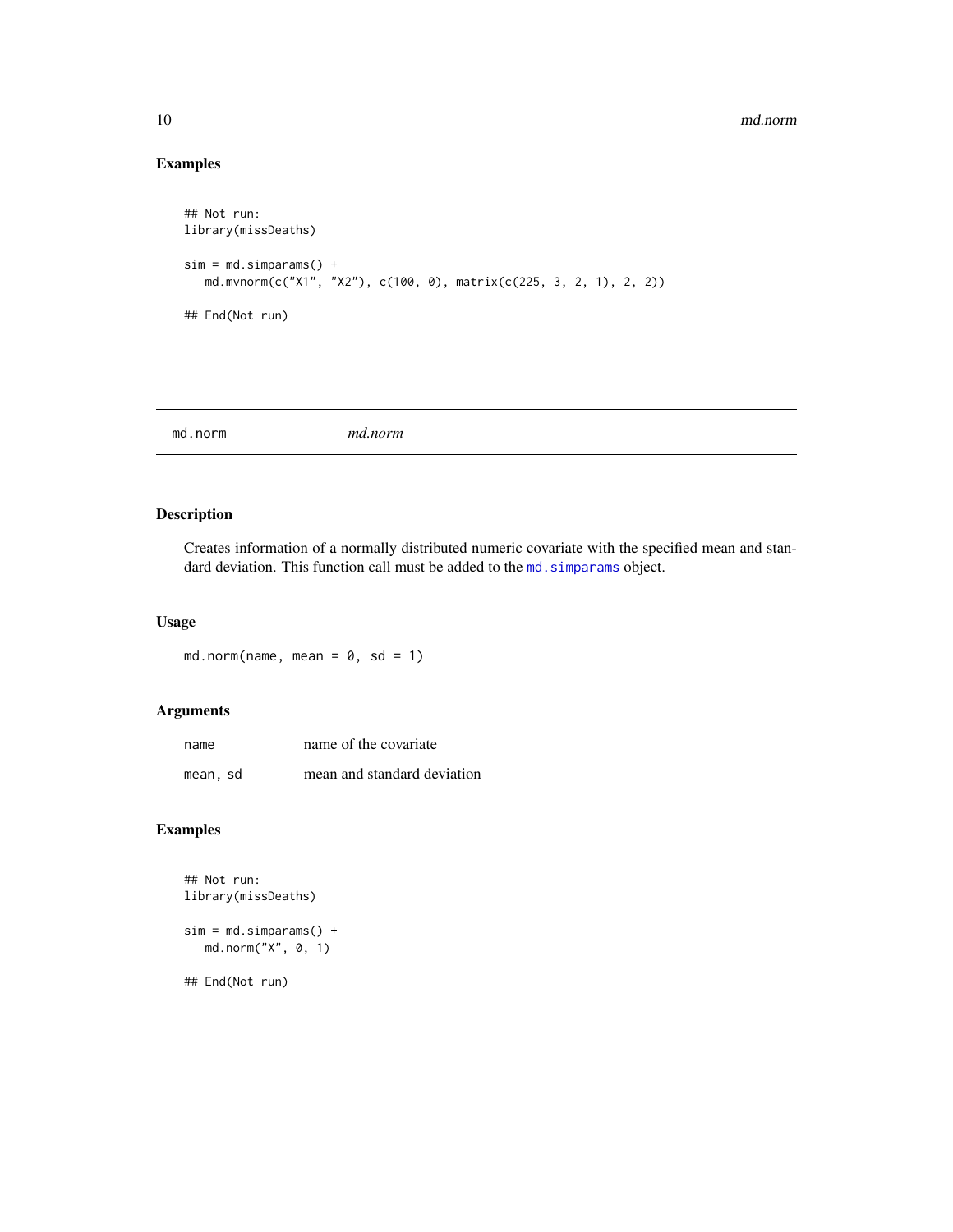<span id="page-10-0"></span>

Creates information of a covariate that represents a random sample (with replacement) of the provided values. This function call must be added to the md. simparams object.

#### Usage

md.sample(name, array, weights=NULL)

# Arguments

| name    | name of the covariate                                                             |
|---------|-----------------------------------------------------------------------------------|
| array   | vector of elements from which to choose from                                      |
| weights | vector of probability weights for obtaining the elements of the vector being sam- |
|         | pled or NULL if all values have equal probabilities                               |

# Examples

```
## Not run:
library(missDeaths)
sim = md.simparams() +md.sample("X", c(0, 1, 2), c(0.2, 0.3, 0.5))
## End(Not run)
```
<span id="page-10-1"></span>

md.sex *md.sex*

# Description

Creates information of a sex covariate that is a special case of Bernoulli covariate specifying 1 for male and 2 for female sex. This function call must be added to the md. simparams object.

# Usage

md.sex(name, maleperc = 0.5, asfactor = FALSE)

| name     | name of the covariate                                                              |
|----------|------------------------------------------------------------------------------------|
| maleperc | percentage of males (value = 1) versus females (value = 2)                         |
| asfactor | specifies whether the resulting sex covariate is factorized using as factor or not |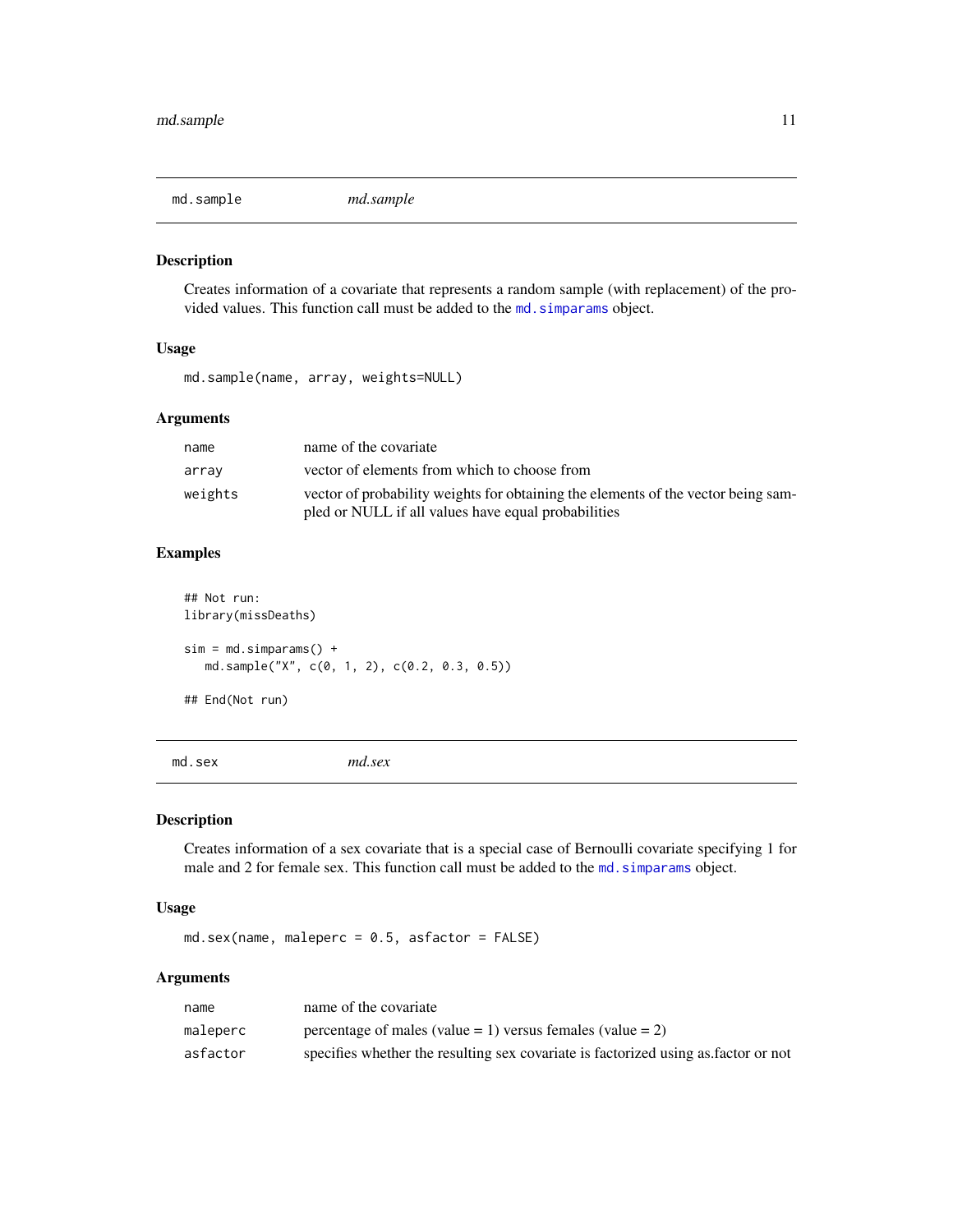# Examples

```
## Not run:
library(missDeaths)
sim = md.simparams() +md.sex("sex", 0.5)
## End(Not run)
```
<span id="page-11-1"></span>md.simparams *md.simparams*

# Description

Constructs an md.simparams object that holds the parameters required to generate the simulated data set. The parameters specifying covariates and event time variables are appended to the md.simparams by adding the appropriate function call

#### Usage

```
md.simparams()
```
# See Also

[md.constant](#page-3-2), [md.uniform](#page-16-1), [md.binom](#page-1-1), [md.norm](#page-9-1), [md.mvnorm](#page-8-1), [md.sex](#page-10-1), [md.exp](#page-6-1), [md.death](#page-4-1)

#### Examples

```
## Not run:
library(missDeaths)
sim = md.simparams() +md.sex("sex", 0.5) +
   md.uniform("birth", as.Date("1930-1-1"), as.Date("1970-1-1")) +
   md.uniform("start", as.Date("2005-1-1"), as.Date("2010-1-1")) +
  md.death("death", survexp.us, "sex", "birth", "start")
```
<span id="page-11-0"></span>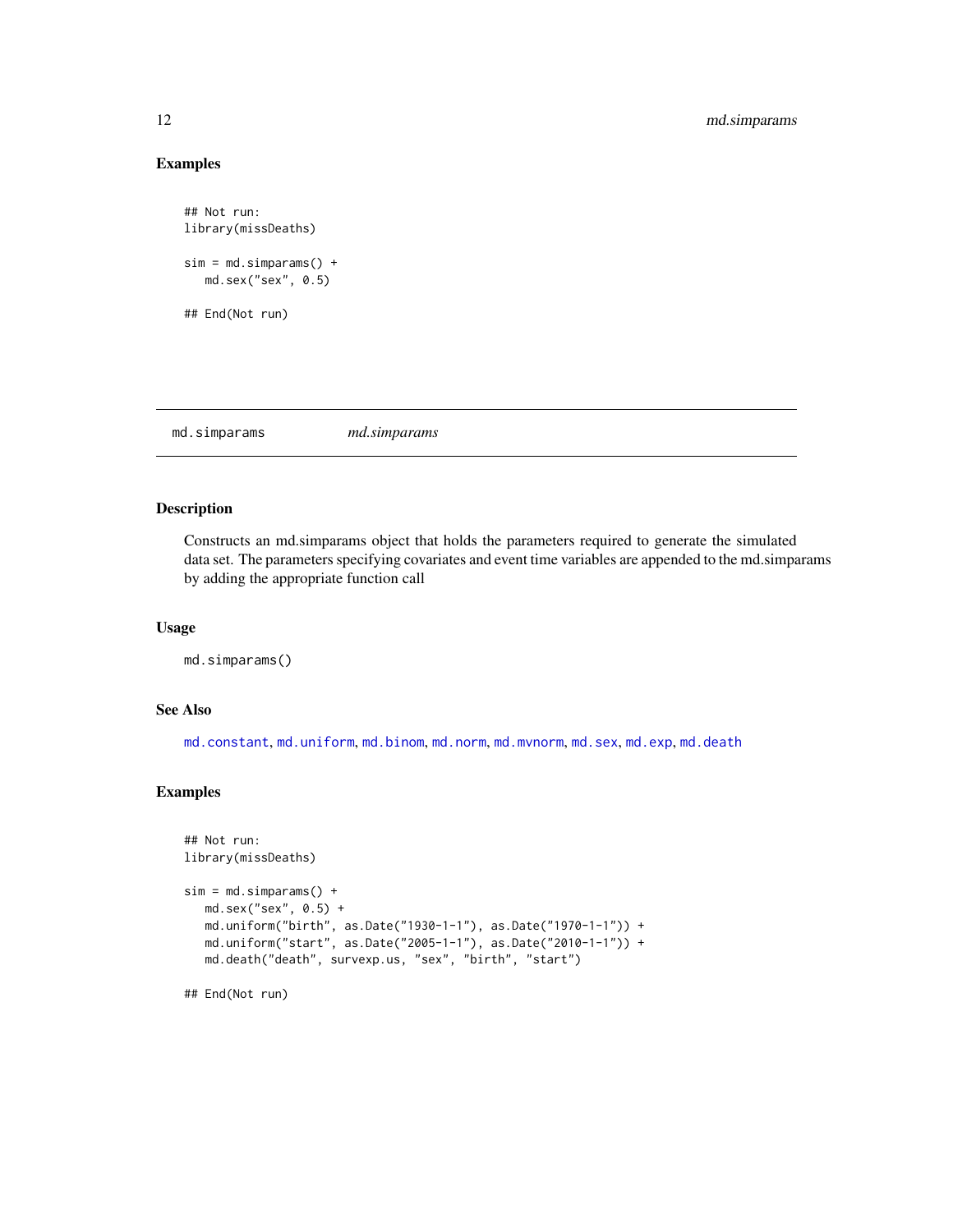<span id="page-12-1"></span><span id="page-12-0"></span>md.simulate *md.simulate*

#### Description

Creates a simulated dataset using the provided simulation parameters.

#### Usage

```
md.simulate(sim, N)
```
# Arguments

| sim | a md. simparams object containg simulation parameters |
|-----|-------------------------------------------------------|
| и   | number of observations                                |

# Examples

```
## Not run:
library(missDeaths)
ratetable = survexp.us
sim = md.simparams() +md.sex("sex", 1) +
         md.uniform("Z1") +
         md.mvnorm(c("Z2", "Z3"), c(100, 0), matrix(c(225, 3, 2, 1), 2, 2)) +
         md.sample("Z4", c(1, 2, 3, 4), c(0.25, 0.25, 0.25, 0.25)) +
         md.uniform("birth", as.Date("1930-1-1"), as.Date("1970-1-1")) +
         md.constant("start", as.Date("1990-1-1")) +
         md.death("death", ratetable, "sex", "birth", "start") +
         md.eval("age", "as.numeric(start - birth)/365.2425", 80, FALSE) +
         md.exp("event", "start", c("age", "sex", "Z1", "Z2"),
             c(0.1, 2, 1, 0.01), 0.0001)
data = md.simulate(sim, 1000)
## End(Not run)
```
<span id="page-12-2"></span>md.survcox *Fit a proportional hazards regression model over disease recurrence data with missing information of possible deaths*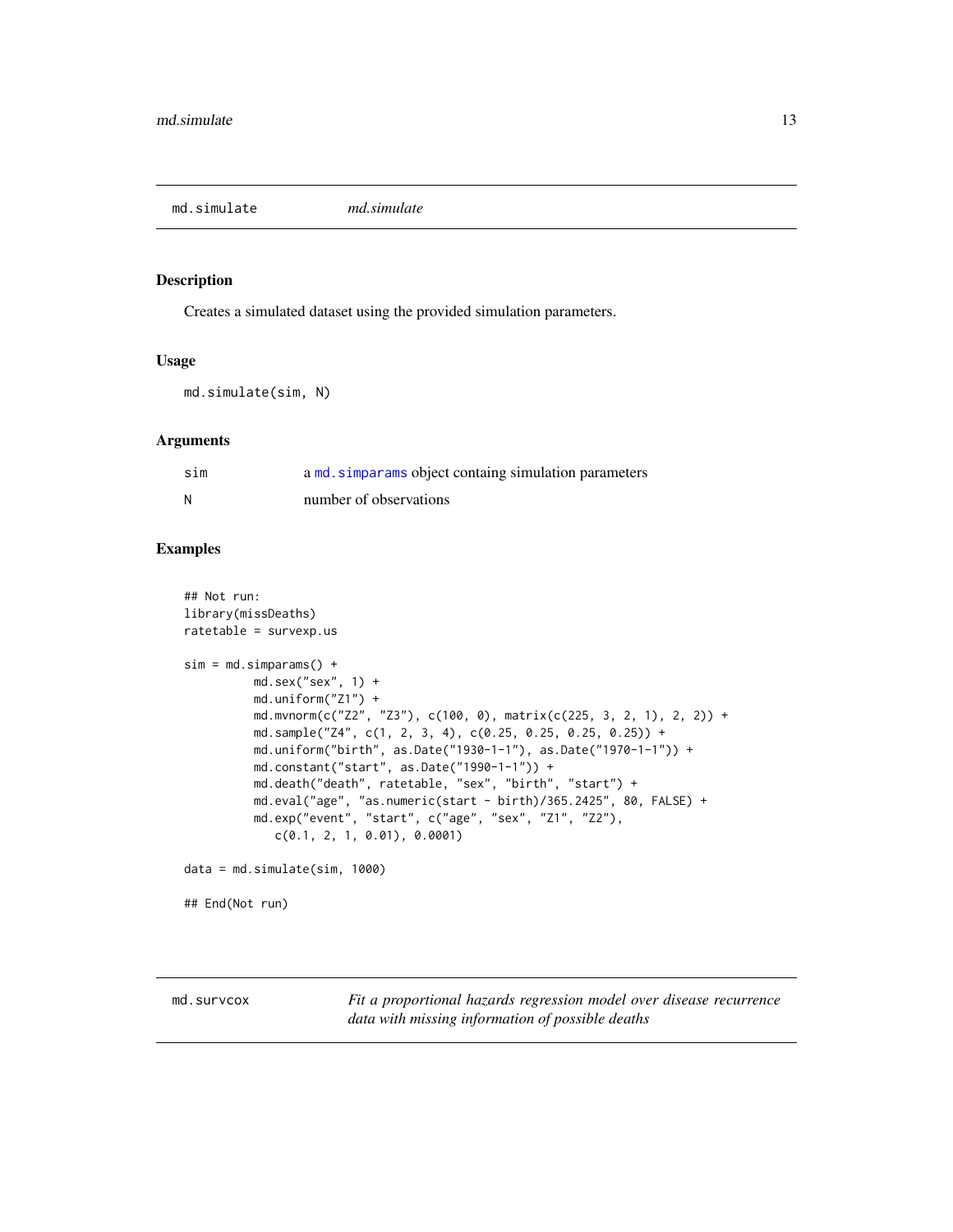<span id="page-13-0"></span>An iterative approach is used in this method to estimate the conditional distribution required to correctly impute the times of deaths using population mortality tables.

Note, that simply imputing expected survival times may seem intuitive, but does not give unbiased estimates, since the right censored individuals are not a random subsample of the patients.

#### Usage

```
md.survcox(data, f, maxtime, D, ratetable, iterations = 4, R = 50)
```
#### Arguments

| data         | a data.frame in which to interpret the variables named in the formula.                                                                                                           |
|--------------|----------------------------------------------------------------------------------------------------------------------------------------------------------------------------------|
| $\mathsf{f}$ | a formula object, with the response on the left of $a \sim$ operator, and the terms<br>on the right. The response must be a survival object as returned by the Surv<br>function. |
| maxtime      | maximum potential observation time (number of days).                                                                                                                             |
|              | where $status=0$ equals time.                                                                                                                                                    |
|              | where status = 1 equals potential time of right censoring if no event would be<br>observed.                                                                                      |
| D            | demographic information compatible with ratetable, see md.D.                                                                                                                     |
| ratetable    | a population mortality table, default is slopop                                                                                                                                  |
| iterations   | the number of iteration steps to be performed, default is 4                                                                                                                      |
| R            | the number of multiple imputations performed to adjust the estimated variance<br>of estimates, default is 50.                                                                    |

### Value

if R equals 1 then an object of class [coxph.object](#page-0-0) representing the fit.

if R > 1 then the result of the [MIcombine](#page-0-0) of the coxph objects.

# References

Stupnik T., Pohar Perme M. (2015) "Analysing disease recurrence with missing at risk information." Statistics in Medicine 35. p1130-43. [https://onlinelibrary.wiley.com/doi/abs/10.1002/](https://onlinelibrary.wiley.com/doi/abs/10.1002/sim.6766) [sim.6766](https://onlinelibrary.wiley.com/doi/abs/10.1002/sim.6766)

# See Also

[md.impute](#page-7-1), [MIcombine](#page-0-0)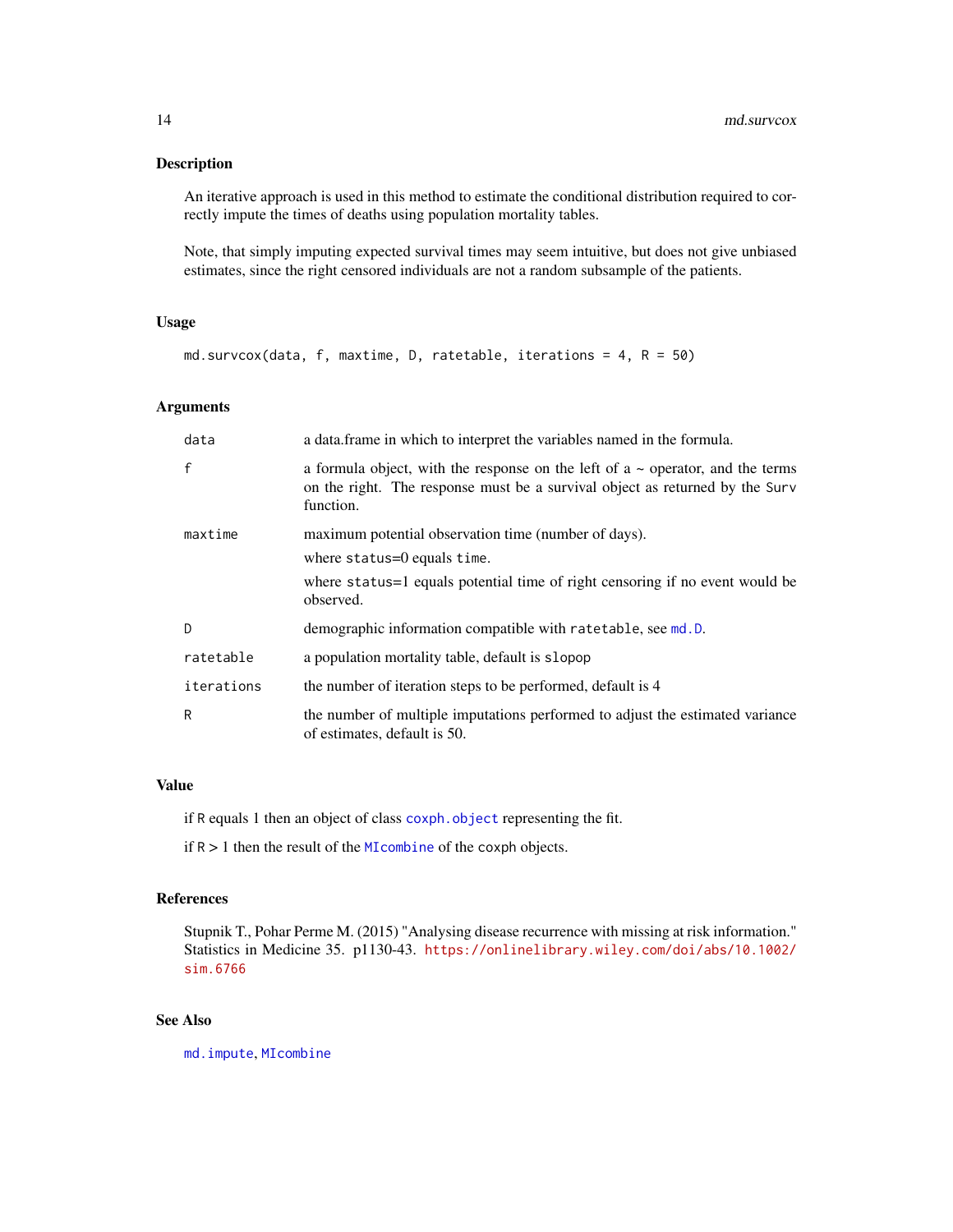#### <span id="page-14-0"></span>md.survnp 15

#### Examples

```
## Not run:
library(missDeaths)
data(slopop)
data(observed)
observed$time = observed$time*365.2425
D = md.D(age=observed$age*365.2425, sex=observed$sex, year=(observed$year-1970)*365.2425)#fit a cox model (NOTE: estimated std error is slightly underestimated!)
md.survcox(observed, Surv(time, status) \sim age + sex + iq + elevation,
 observed$maxtime*365.2425, D, slopop, iterations=4, R=1)
#multiple imputations to correct the stimated std error
md.survcox(observed, Surv(time, status) \sim age + sex + iq + elevation,
 observed$maxtime*365.2425, D, slopop, iterations=4, R=50)
## End(Not run)
```
<span id="page-14-1"></span>md.survnp *Nonparametric analysis of disease recurrence with missing information of possible deaths*

#### Description

Estimates the Net and Event free survial using a is non-parametric approach that aims to correct all individuals using the unconditional survival time distribution obtained from the population mortality table.

The idea comes from realizing that the number of observed events in the data equals the number which would be observed in case of a complete data set, but the number of patients at risk does not. Hence, this method adjusts the observed number at risk to mimic the one we would get if the data was complete.

## Usage

```
md.survnp(time, status, maxtime, D, ratetable, conf.int = 0.95)
```

| time    | the time to event (number of days)                                                                                                                                      |
|---------|-------------------------------------------------------------------------------------------------------------------------------------------------------------------------|
| status  | the status indicator, $0 =$ right censored, $1 =$ event at time                                                                                                         |
| maxtime | maximum potential observation time (number of days).<br>where $status=0$ equals time.<br>where status = 1 equals potential time of right censoring if no event would be |
|         | observed.                                                                                                                                                               |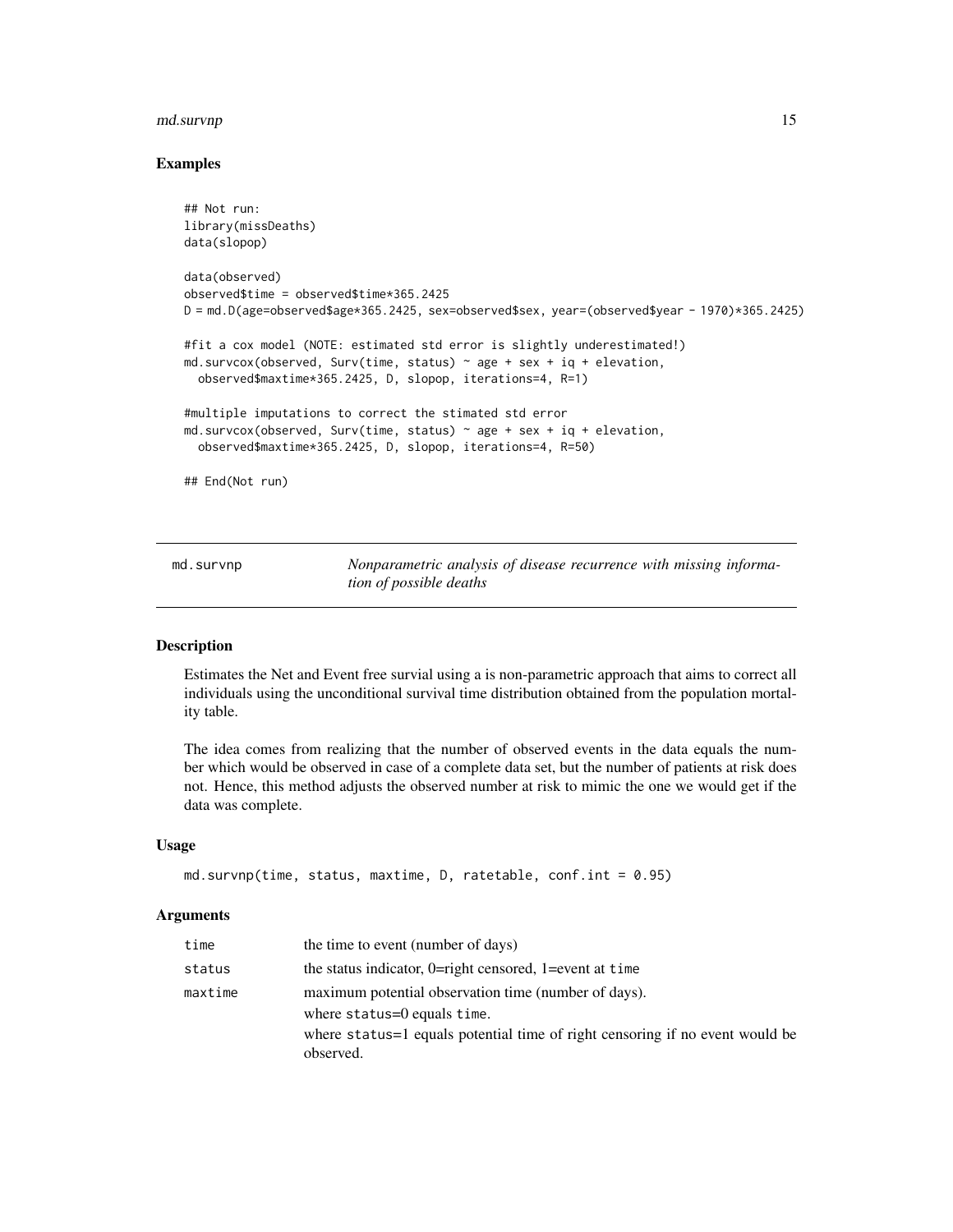<span id="page-15-0"></span>16 md.survnp

| D.        | demographic information compatible with ratetable, see md.D. |
|-----------|--------------------------------------------------------------|
| ratetable | a population mortality table, default is slopop              |
| conf.int  | desired coverage of the estimated confidence interval        |

# Value

A list with components giving the estimates of net and event free survival.

| time        | times where the estimates are calculated (number of days)                                            |
|-------------|------------------------------------------------------------------------------------------------------|
| Y.net       | adjusted number of patients at risk at each time in a hypothetical world where<br>patients don't die |
| Y.efs       | adjusted number of patients at risk at each time                                                     |
| surv.net    | the estimated Net survival                                                                           |
| std.err.net | the estimated standard error of Net survival estimates                                               |
| surv.efs    | the estimated Event free survival                                                                    |
| std.err.efs | the estimated standard error of Event free survival estimates                                        |

#### References

Stupnik T., Pohar Perme M. (2015) "Analysing disease recurrence with missing at risk information." Statistics in Medicine 35. p1130-43. [https://onlinelibrary.wiley.com/doi/abs/10.1002/](https://onlinelibrary.wiley.com/doi/abs/10.1002/sim.6766) [sim.6766](https://onlinelibrary.wiley.com/doi/abs/10.1002/sim.6766)

# Examples

```
## Not run:
library(missDeaths)
library(cmprsk)
data(slopop)
data(observed)
D = md.D(age=observed$age*365.2425, sex=observed$sex, year=(observed$year - 1970)*365.2425)
np = md.survnp(observed$time*365.2425, observed$status, observed$maxtime*365.2425, D, slopop)
#calculate net survival at 3 and 9 years
w = list(list(time=np$time, est=np$surv.net, var=(np$std.err.net)^2))
timepoints(w, times=c(3,9)*365.2425)
#plot the net and event free survival curves
plot(np$time, np$surv.net)
plot(np$time, np$surv.efs)
```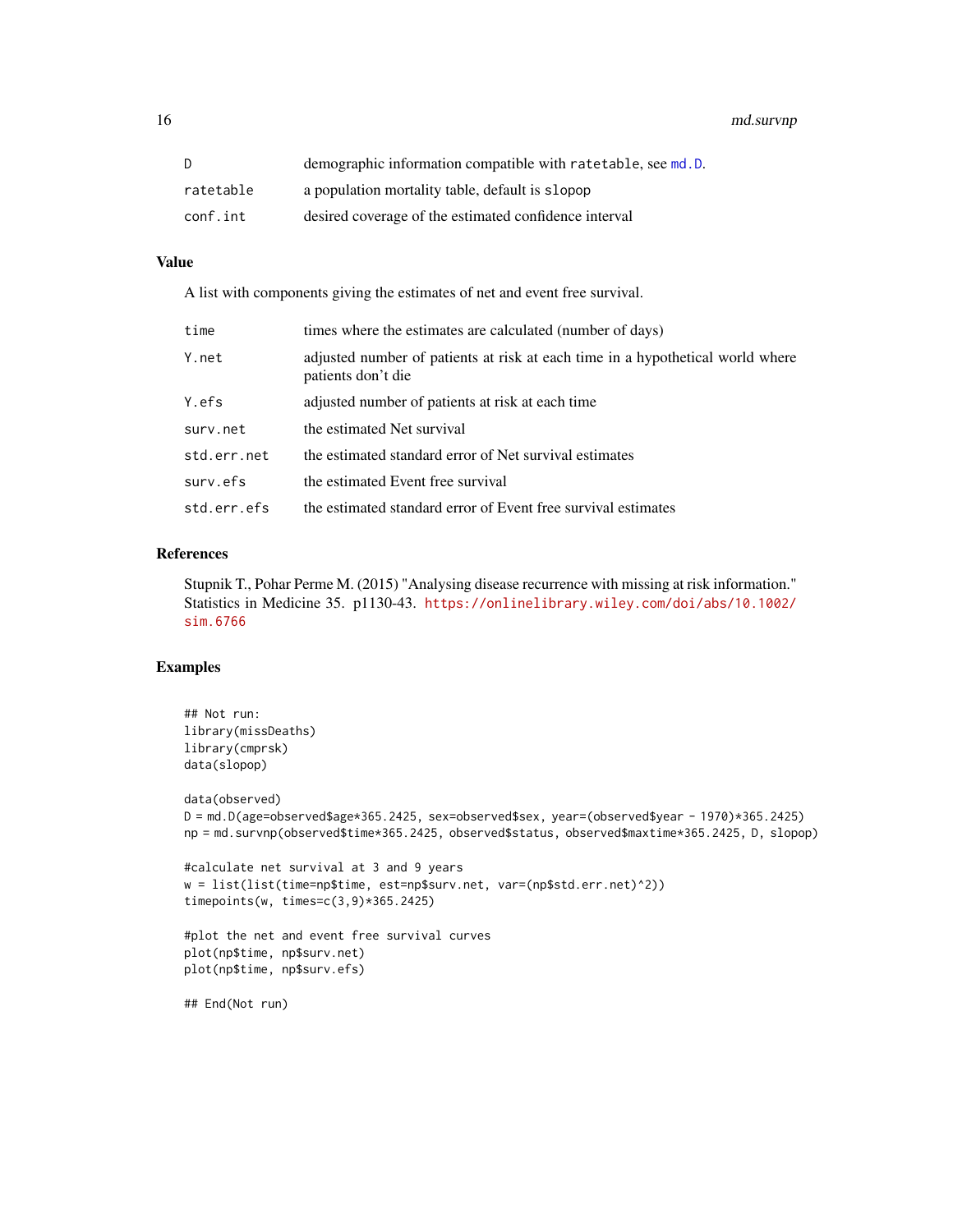<span id="page-16-1"></span><span id="page-16-0"></span>

Creates information of a uniformly distributed numeric or date covariate with the specified lower and upper limits. This function call must be added to the md. simparams object.

#### Usage

```
md.uniform(name, min = 0, max = 1)
```
#### Arguments

| name     | name of the covariate                                                               |
|----------|-------------------------------------------------------------------------------------|
| min, max | lower and upper limits of the distribution. Must be finite (either numeric or date) |

#### Examples

```
## Not run:
library(missDeaths)
sim = md.simparams() +md.uniform("X", 0, 1)
## End(Not run)
```
missDeaths *Simulating and analyzing time to event data in the presence of population mortality*

# Description

In analysis of time to event data we may have a situation where we know that a certain nonnegligible competing risk exists, but is not recorded in the data. Due to competing nature of the risks, ignoring such a risk may significantly impact the at-risk group and thus lead to biased estimates.

This problem can be found in several national registries of benign diseases, medical device implantations (e.g. hip, knee or heart pacemaker) etc. where law obliges physicians to report events whereas the information on patient deaths is unavailable; it is hence unclear how many devices are still in use at a given time.

Under the assumption that the survival of an individual is not influenced by the event under study,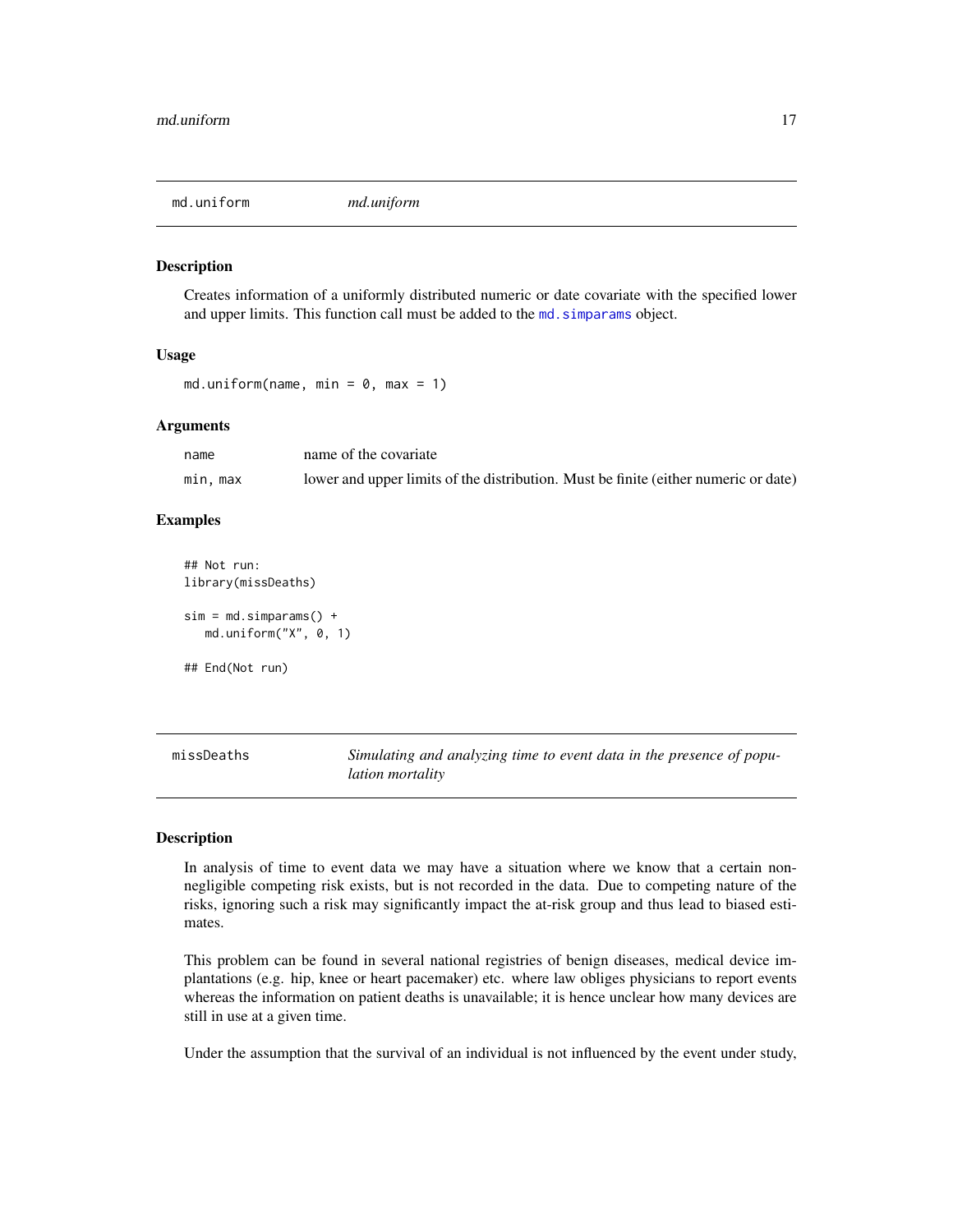<span id="page-17-0"></span>general population mortality tables can be used to obtain unbiased estimates of the measures of interest or to verify the assumption that the bias introduced by the non-recorded deaths is truly negligible.

Two approaches are implemented in the missdeaths package:

- an iterative imputation method md. survcox and
- a mortality adjusted at risk function md. survnp.

The package also includes a comprehensive set of functions to simulate data that can be used for better understanding of these methods (See md. simulate).

#### Author(s)

Tomaz Stupnik <tomaz.stupnik@gmail.com> and Maja Pohar Perme

#### References

Stupnik T., Pohar Perme M. (2015) "Analysing disease recurrence with missing at risk information." Statistics in Medicine 35. p1130-43. [https://onlinelibrary.wiley.com/doi/abs/10.1002/](https://onlinelibrary.wiley.com/doi/abs/10.1002/sim.6766) [sim.6766](https://onlinelibrary.wiley.com/doi/abs/10.1002/sim.6766)

#### Examples

```
## Not run:
library(missDeaths)
ratetable = survexp.us
sim = md.simparams() +md.sex("sex", 0.5) +
         md.binom("Z1", 0.5) +
         md.mvnorm(c("Z2", "Z3"), c(100, 0), matrix(c(225, 3, 2, 1), 2, 2)) +
          md.sample("Z4", c(1, 2, 3, 4), c(0.25, 0.25, 0.25, 0.25)) +
          md.uniform("birth", as.Date("1925-1-1"), as.Date("1950-1-1")) +
          md.uniform("start", as.Date("2000-1-1"), as.Date("2005-1-1")) +
          md.death("death", ratetable, "sex", "birth", "start") +
          md.eval("age", "as.numeric(start - birth)/365.2425", 80, FALSE) +
          md.exp("event", "start", c("age", "sex", "Z1", "Z2"),
             c(0.1, 2, 1, 0.01), 0.05/365.2425)
data = md.simulate(sim, 1000)
#construct a complete right censored data set
complete = md.censor(data, "start", as.Date("2010-1-1"), c("event", "death"))
#construct an observed right censored data set with non-reported deaths
observed = complete
observed$time[which(complete$status == 2)] = observed$maxtime[which(complete$status == 2)]
observed$status[which(complete$status == 2)] = 0
#estimate coefficients of the proportional hazards model
D = md.D(age=observed$age, sex=observed$sex, year=observed$start)
md.survcox(observed, Surv(time, status) \sim age + sex + Z1 + Z2,
          observed$maxtime, D, ratetable, iterations=4, R=50)
```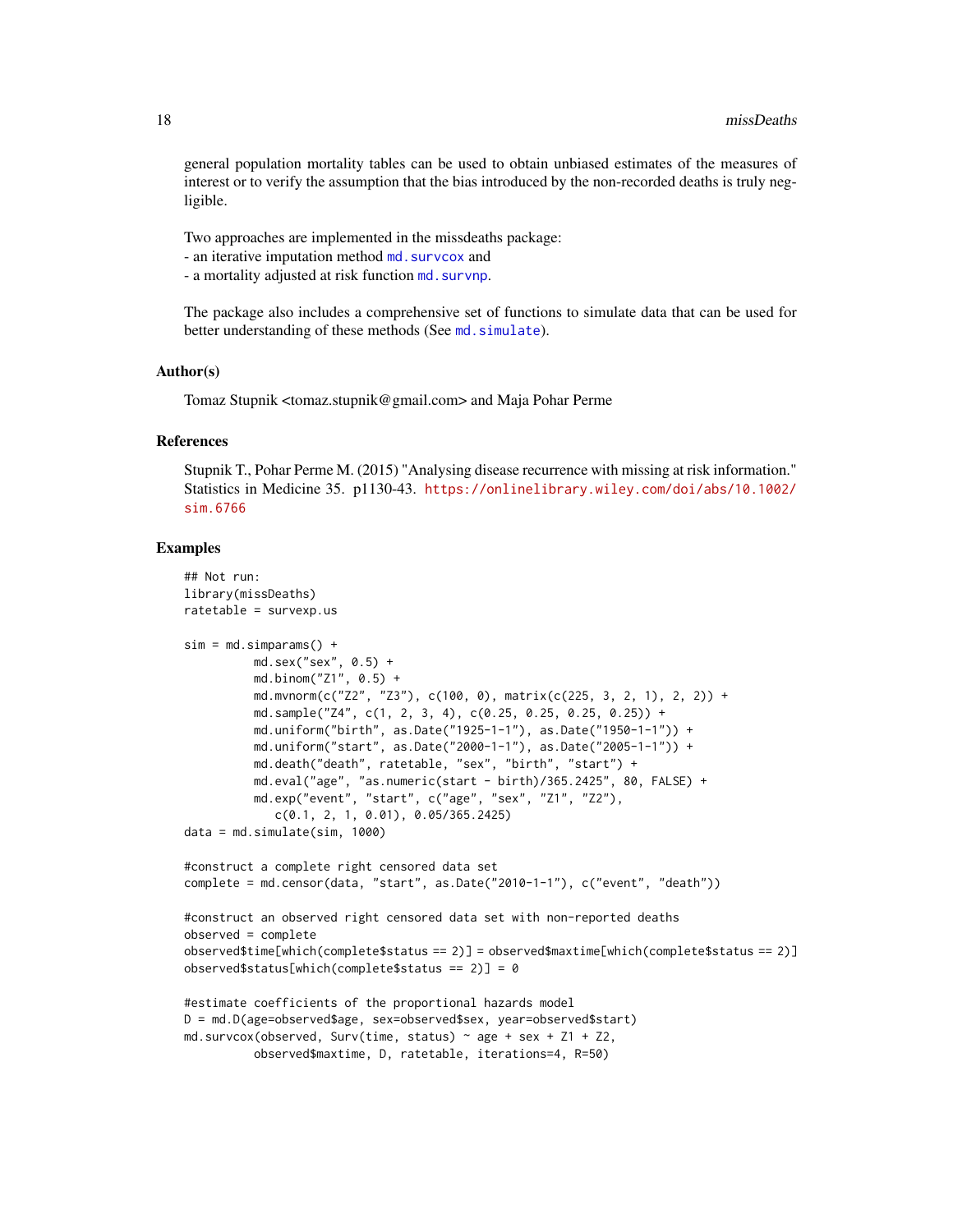#### <span id="page-18-0"></span>observed the contract of the contract of the contract of the contract of the contract of the contract of the contract of the contract of the contract of the contract of the contract of the contract of the contract of the c

```
#estimate net- and event-free survival
np = md.survnp(observed$time, observed$status, observed$maxtime, D, ratetable)
w = list(list(time=np$time, est=np$surv.net, var=(np$std.err.net)^2))
timepoints(w, times=c(3,9)*365.2425)
plot(np$time/365.2425, np$surv.net)
plot(np$time/365.2425, np$surv.efs)
```
## End(Not run)

observed *A simulated dataset with non-recorded deaths*

# Description

This data set is used to illustrate the missDeaths functions.

# Format

A data.frame containing 10000 observations.